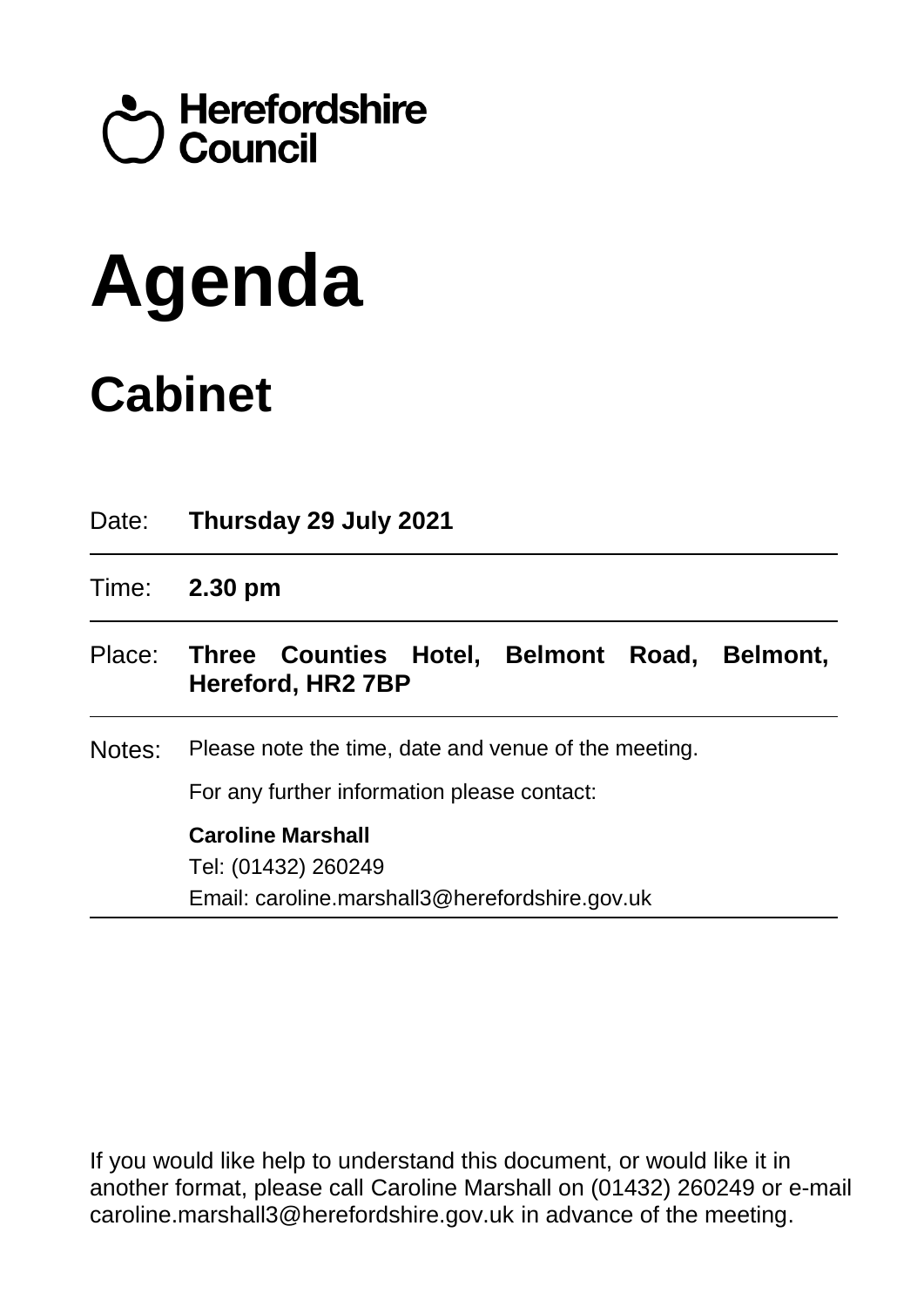### **Agenda for the meeting of Cabinet**

#### **Membership**

**Chairperson Councillor David Hitchiner, Leader of the Council Councillor Liz Harvey, Deputy Leader of the Council** 

> **Councillor Felicity Norman Councillor Ellie Chowns Councillor Pauline Crockett Councillor Gemma Davies Councillor John Harrington Councillor Diana Toynbee Councillor Ange Tyler**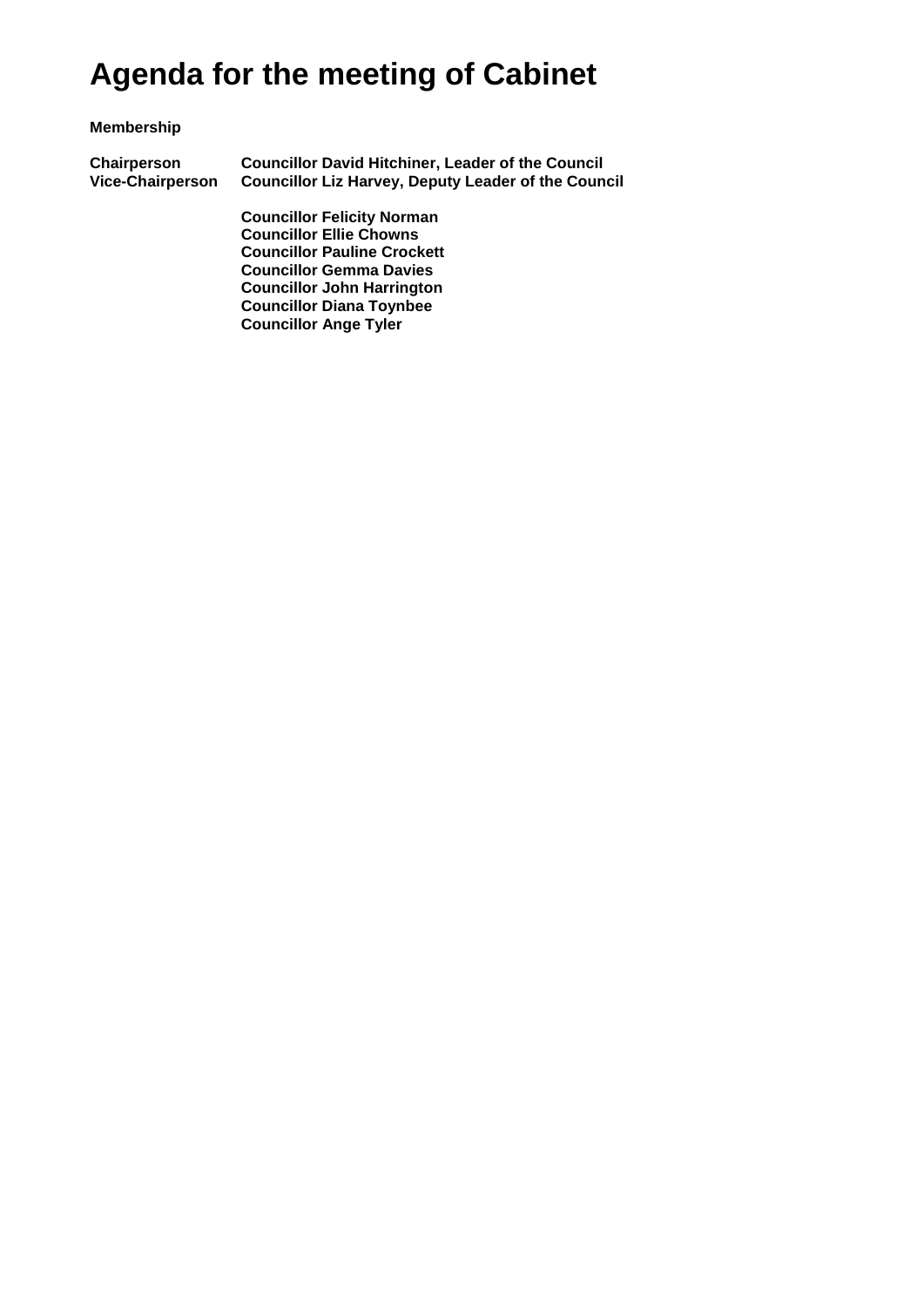#### **Agenda**

| <b>APOLOGIES FOR ABSENCE</b><br>1. |
|------------------------------------|
|------------------------------------|

To receive any apologies for absence.

#### **2. DECLARATIONS OF INTEREST**

To receive declarations of interests in respect of Schedule 1, Schedule 2 or Other Interests from members of the committee in respect of items on the agenda.

#### **HOW TO SUBMIT QUESTIONS**

*The deadline for submission of questions for this meeting is:* 

*9:30am on Monday 26 July 2020.* 

*Questions must be submitted to councillorservices@herefordshire.gov.uk. Questions sent to any other address may not be accepted.* 

*Accepted questions and the response to them will be published as a supplement to the agenda papers prior to the meeting. Further information and guidance is available at<https://www.herefordshire.gov.uk/getinvolved>*

#### **3. QUESTIONS FROM MEMBERS OF THE PUBLIC**

To receive questions from members of the public.

#### **4. QUESTIONS FROM COUNCILLORS**

To receive questions from councillors.

#### **5. TO SET OUT THE COUNCILS NEW INTEGRATED WASTE MANAGEMENT STRATEGY AND WASTE HANDLING PILOTS** 9 - 218

This report is looking to approve the new Integrated Waste Management Strategy which is detailed in Appendix A and to authorise council officers to design and implement new waste handling pilot schemes and approve the drawdown of the waste management reserve to fund such pilots.

#### **6. MENTAL HEALTH AFTERCARE ARRANGEMENTS AS REQUIRED UNDER SECTION 117 OF THE MENTAL HEALTH ACT 1983** 219 - 280

To approve the joint policy and standard operating procedure (SOP) for mental health aftercare, which is required under section 117 of the Mental Health Act 1983.

#### **7. 2022/23 BUDGET SETTING AND CONSULTATION** 281 - 286

To recommend the approach for consultation to inform the 2022/23 budget and developing the medium term financial strategy (MTFS).

#### **8. MAJOR CONTRACT PERFORMANCE UPDATE** 287 - 296

To update Cabinet on progress made following the Major Contract Performance Review reported to Cabinet on 24 September 2020. That report approved improvements to the council's major contracts for Public Realm

**Pages**